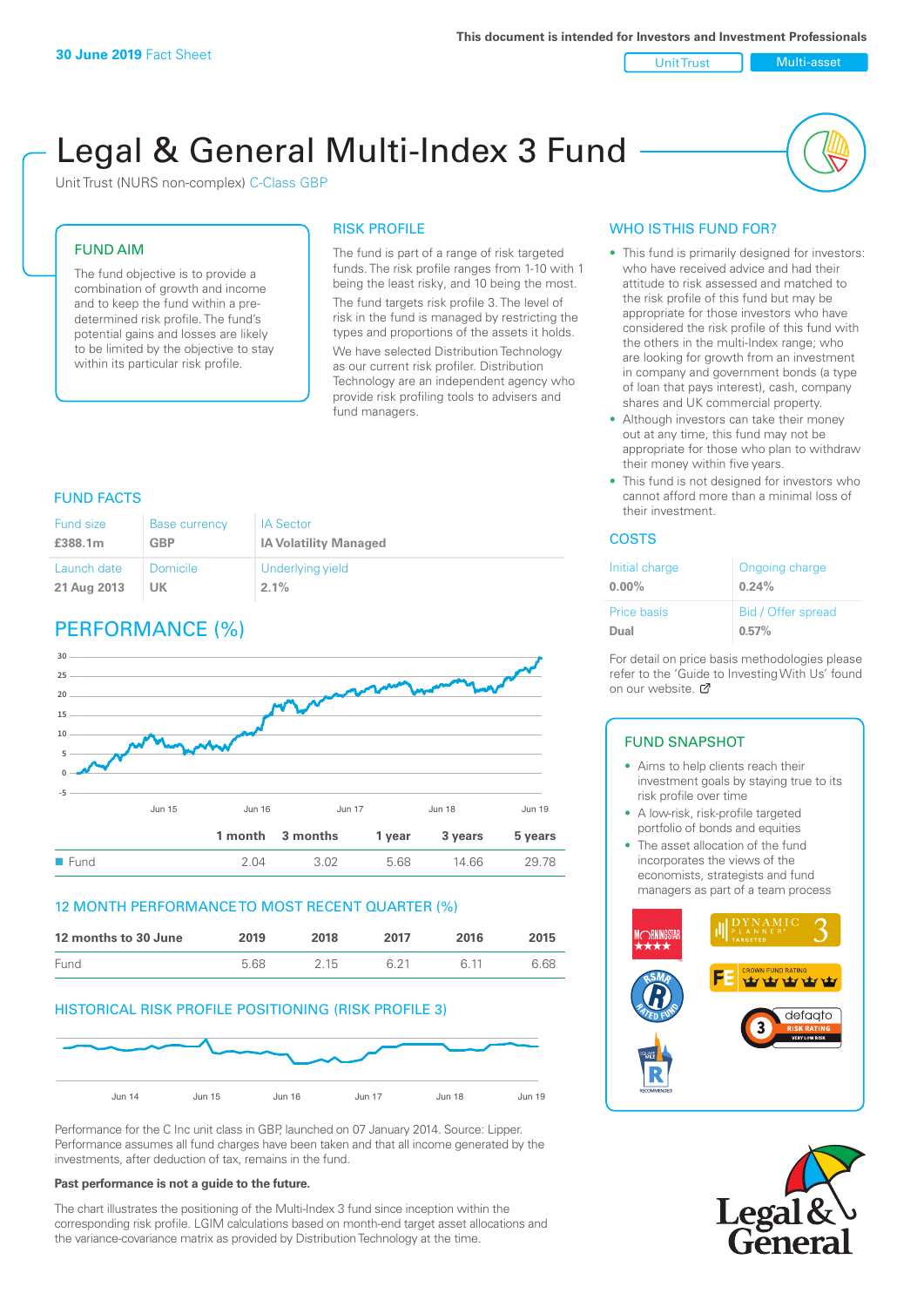# Legal & General Multi-Index 3 Fund

Unit Trust (NURS non-complex) C-Class GBP

## PORTFOLIO BREAKDOWN

All data source LGIM unless otherwise stated. Totals may not sum due to rounding.





#### FUND MANAGERS

The fund managers have responsibility for managing the multi-index fund range. They are part of the Multi-Asset Funds (MAF) team in LGIM. This team focuses on designing and managing multi-asset funds that are tailored to match the specific objectives of various client types. The team sits within a wider Asset Allocation team which combines both depth of experience with a broad range of expertise from different fields, including fund management, investment consulting and risk management roles.

# TOP 10 HOLDINGS (%)

| <b>LGIM Sterling Liquidity Fund Class 1</b>            | 11.8 |
|--------------------------------------------------------|------|
| L&G Global Inflation Linked Bond Index Fund            | 9.3  |
| L&G Sterling Corporate Bond Index Fund                 | 8.5  |
| L&G All Stocks Gilt Index Trust                        | 8.5  |
| <b>LGIM Global Corporate Bond Fund</b>                 | 6.5  |
| L&G Short Dated Sterling Corporate Bond Index Fund     | 6.3  |
| <b>L&amp;G US Index Trust</b>                          | 6.1  |
| L&G Emerging Markets Government Bond (US\$) Index Fund | 5.5  |
| <b>L&amp;G UK Index Trust</b>                          | 5.1  |
| L&G Japan Index Trust                                  | 3.9  |